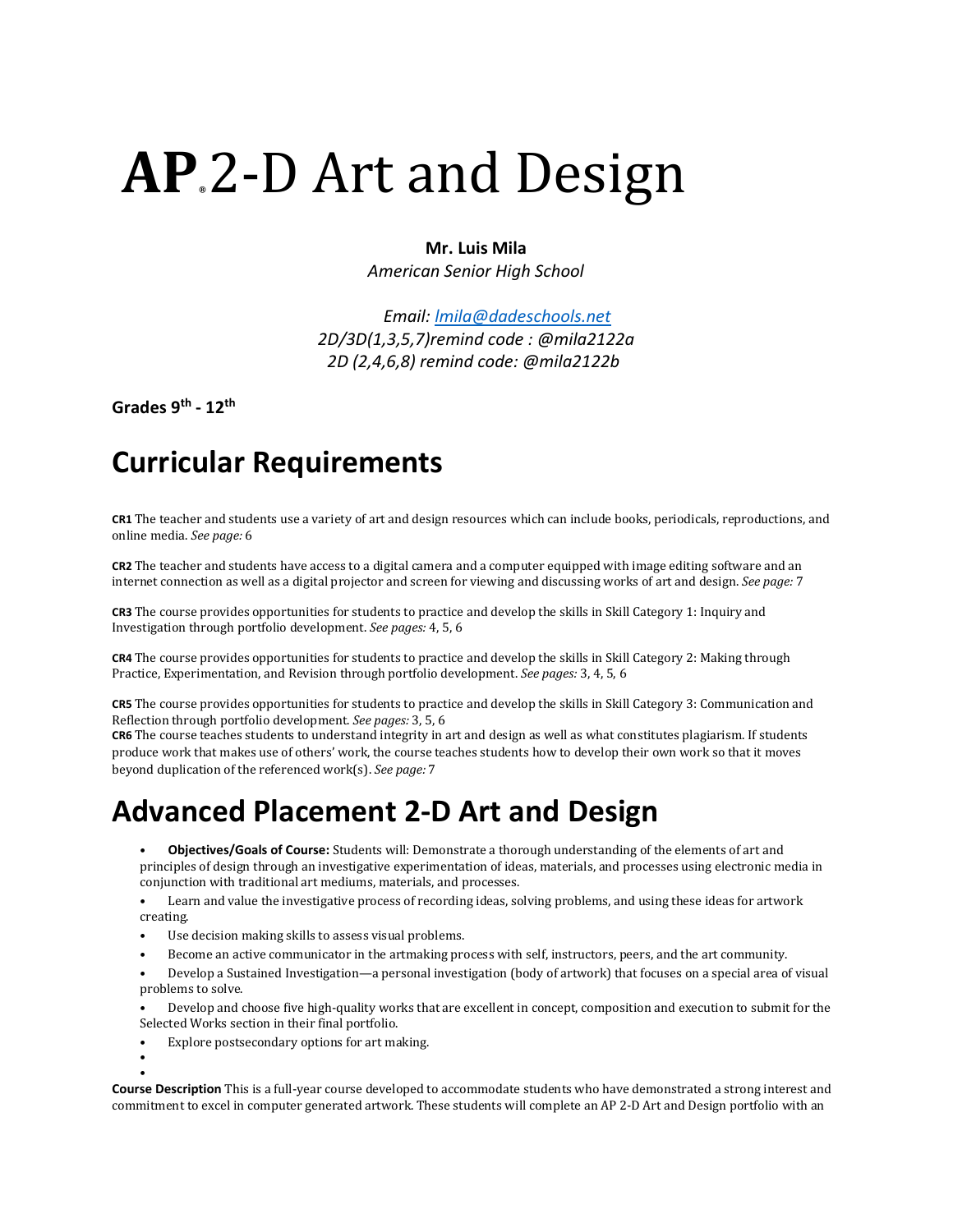emphasis on computer generated media. Research, field trips, regularly (at least biweekly) oral and written critiques will be integral parts of this course. All students will submit a portfolio at the end of the course that has followed the AP Art and Design Portfolio Submission requirements. With direct teacher instruction, the emphasis will be placed on the development of the AP Portfolio. The students will complete both sections (Sustained Investigation and Selected Work Quality Section) of the portfolio.

This course will emphasize ongoing documented experimentation with design concepts, composition, and media that uses 'Design Journals (DJs)' (sketchbooks). Students will use these DJs daily, and they will be the core source of ideation and documentation of their artmaking. Artist growth, ideas, and final artworks will be investigated through the use of these books.

As a part of this course, students must develop their own personal voice. Mastery of concepts, composition, execution, varied art mediums, mixed media, and themes, concepts, subject matter, and content are an expected outcome. Students will understand that creating and developing art is a constant, ongoing activity that involves personal decision making. Students will understand that in order to for their artwork to achieve quality in concept, composition, and execution, it includes much risk taking, experimenting, and research. This risk-taking process will be documented in their Design Journals (DJs).

### Advanced Placement 2-D Art and Design Sample Syllabus #1

Artistic Integrity, copyright, professional ethics, moving beyond duplication, and plagiarism will be discussed on an ongoing basis and are embedded throughout the course, and in core instruction of the course.

Throughout the course students are encourages to work from their individual direct life observation of things in their world, their environment, their dreams, and their fantasies.

**Assignments and Problem-Solving Activities:** All assignments are to actively address composition using the elements of art and principles of art/design, along with experimentation using a variety of computer-generated imagery. Students will come to the course with a working knowledge of Adobe Photoshop and Illustrator, how to print properly, and the options of printing surfaces (altered surfaces, handmade paper, commercial printing paper, transfer processes, and scanning options, and final preparation for final artworks).

Design Journals (DJs) will be the integral core of the ideas for the students. These books will be used for documentation of experimentation of process and ideas. For example, if students are making a graphic in Photoshop, they can print small samples to glue in the book in order to record thoughts and results of a new technique and list possibilities for artwork in the future. One day each week will be dedicated to working in DJs. Most of these will be crafted for a specific new technique, idea, or process that is short and brief. Then the students will expand on this assignment outside of class time. Examples of DJ assignments are: Creative color theory study using media of student choosing. (Students have already learned how to use the media in previous courses.)

Counterchange exercise using India ink with fonts being treated as shape.

Experimental watercolor surfaces.

The weekly assignments are designed to be fast and quick with the expectation of the student

adding/embellishing/experimenting on their own time as part of a grade. **CR4** 

In addition to the weekly DJ pages, students will also be expected to use the DJs outside of class for ongoing art investigations. These will be monitored weekly for ideas/progress using a grading rubric.

Students will be writing explanations on the development of their ideas using correct art vocabulary and communication skills.

Critiques and displays of artwork are a requirement and will be conducted at a minimum of every other week (most will be weekly). Students are expected to participate actively in class/group critiques as well as individual discussions with the instructor and classmates. Instructional conversations will assist students in analyzing their personal artwork, the work of their peers, and other artists. Correct art vocabulary is expected to be used while engaged in the critiques and any written statements. The critique process is ongoing daily within the art classroom. The students are expected to take these skills of talking about artwork and to apply them in their individual conversations with each other. **CR5** 

There will be daily/constant individual conferencing (critiquing) with students to assist in their decision-making skills regarding their portfolio development. As a result of these conferences, students will be able to develop and complete a highly successful sustained investigation of their artmaking.

Recruitment personnel from selected postsecondary institutions will present possible candidate information about their specific programs

#### Advanced Placement 2-D Art and Design Sample Syllabus #1

**Assessment and Evaluation: Portfolio Development: (80%)** This will constitute 80% of the course grade for the student for each grading period. This will include all art assignments including DJs and critiques. There are individual rubrics for each assignment. Each rubric will have creative and investigative components as well as a reflective section.

Evaluation rubrics will be adapted from the *Vertical Teaming Guide,* 1st edition, Polk County School Board, Polk County. Florida, 2003. For each assignment, the students will be provided a copy of the rubric prior to the start of the assignment.

Quality of the investigative process will be considered in the final grade calculation using a well-developed rubric.

- Art Room Participant: (20%) This will constitute 20% of the course grade for the student for each grading period.
- Regular attendance is critical and required.
- Using in-class time and extra classes effectively and productively.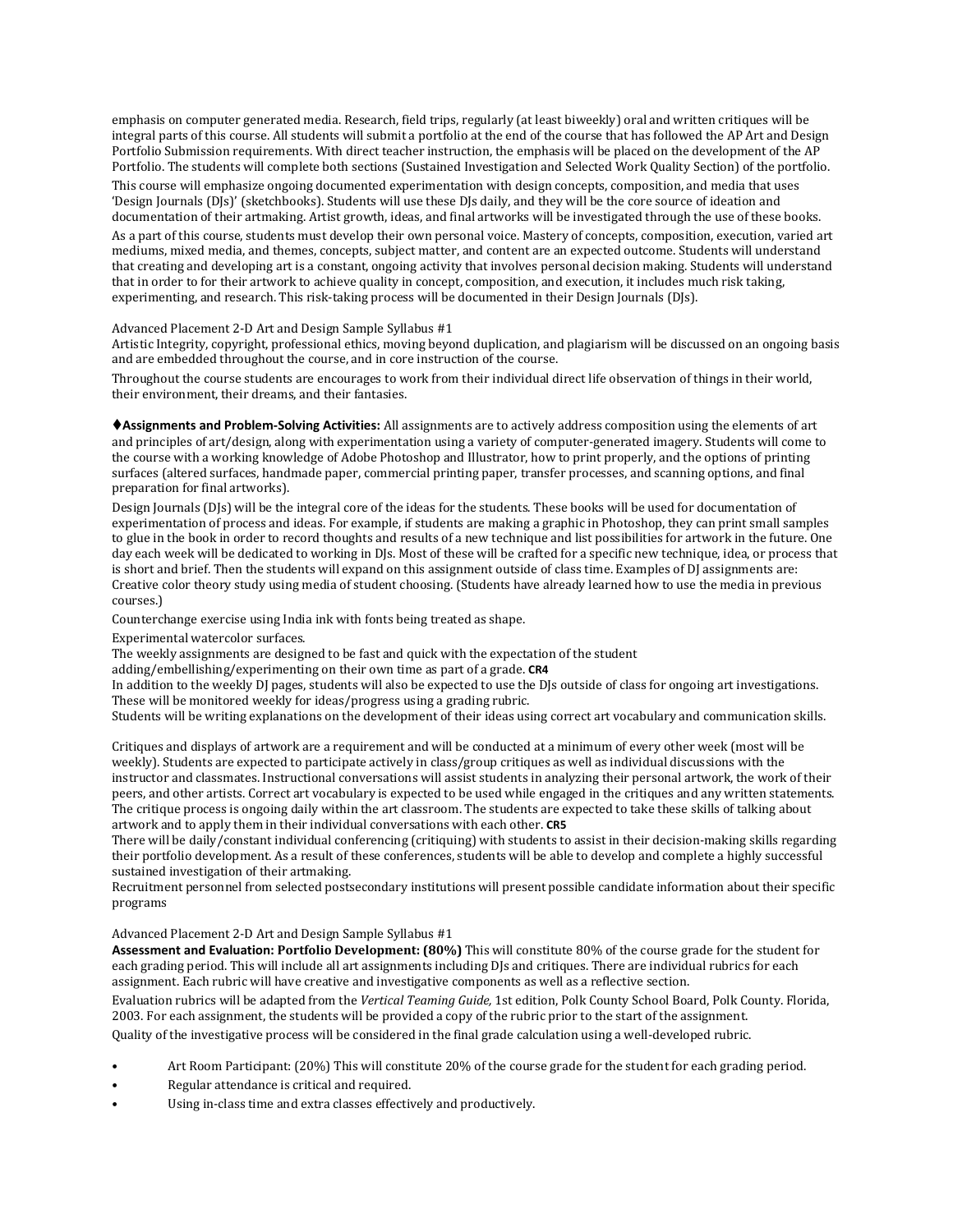Participation in discussions, critiques, demonstrations, and conversations with peers. **CR3 CR3**  The syllabus must describe two or more activities throughout the duration of the course in which students: generate possibilities for investigation in their work describe, interpret, and investigate materials, processes, and ideas

Single activities can synthesize more than one of the above components.

Safe and proper use of all materials and equipment.

Cleanup and proper storage of all artworks/digital files properly.

Active engagement of portfolio development, completion, and submission.

**Course Time Frame Overview: August, September, October, Mid-November** A series of teacher-led and initiated assignments will be presented with the purpose of investigation, experimentation, and creating images with the emphasis on the elements of art and principles of art/design. The intention of all of these assignments is to lead to a personal investigation, idea/concept development for the final sustained investigation. These assignments are to create a high level of problem-solving skills with a wide range of experiences. During these assignments, students will discover their personal direction of art investigation, artmaking techniques, and visual interests leading to their sustained investigation for the portfolio submission. **CR3**  There will be weekly DJ activities, critiques, and constant demonstrations of new techniques for creating artwork. Through electronic presentations using digital projectors and electronic portfolios, students will discuss their ideas, research, and critiques with their peers. This will include their experimentation and collaboration with other art students.

Sample Assignments: Students will solve problems that emphasize each of the elements of art (line, shape, form, color, texture, space, value) and principles of art/design (rhythm, balance, emphasis/contrast, proportion, gradation, harmony, variety, movement).

Students will research/record artwork from current practicing artists and how their artwork influenced their own way of artmaking. **CR3 CR4** 

#### **CR4**

The syllabus must describe two or more activities in which students make works of art and design demonstrating the synthesis of materials, processes, and ideas by practicing, experimenting, and revising. A portion of those works must be related through a sustained investigation.

Using a teacher designed DJ activity, students must translate a researched artwork into a new artwork that deliberately targets a specific principle of design.

Advanced Placement 2-D Art and Design Sample Syllabus #1

Students use Wacom tablets to create design-based drawings.

Students will research the work of practicing artists and learn from their techniques and intentions as well as from previous AP students work.

The DJ will be used daily to record ideas, thoughts, and processes as the student is creating artwork. The student will also reflect on these ideas in the form on artist statements, written and orally.

The DJ will be used outside of class time for continuation of this investigation and documentation.

**Mid-November, December, January, February, March:** The experimentation and initial artworks created during the fall months should lead students into their personal inquiry-based sustained investigation study.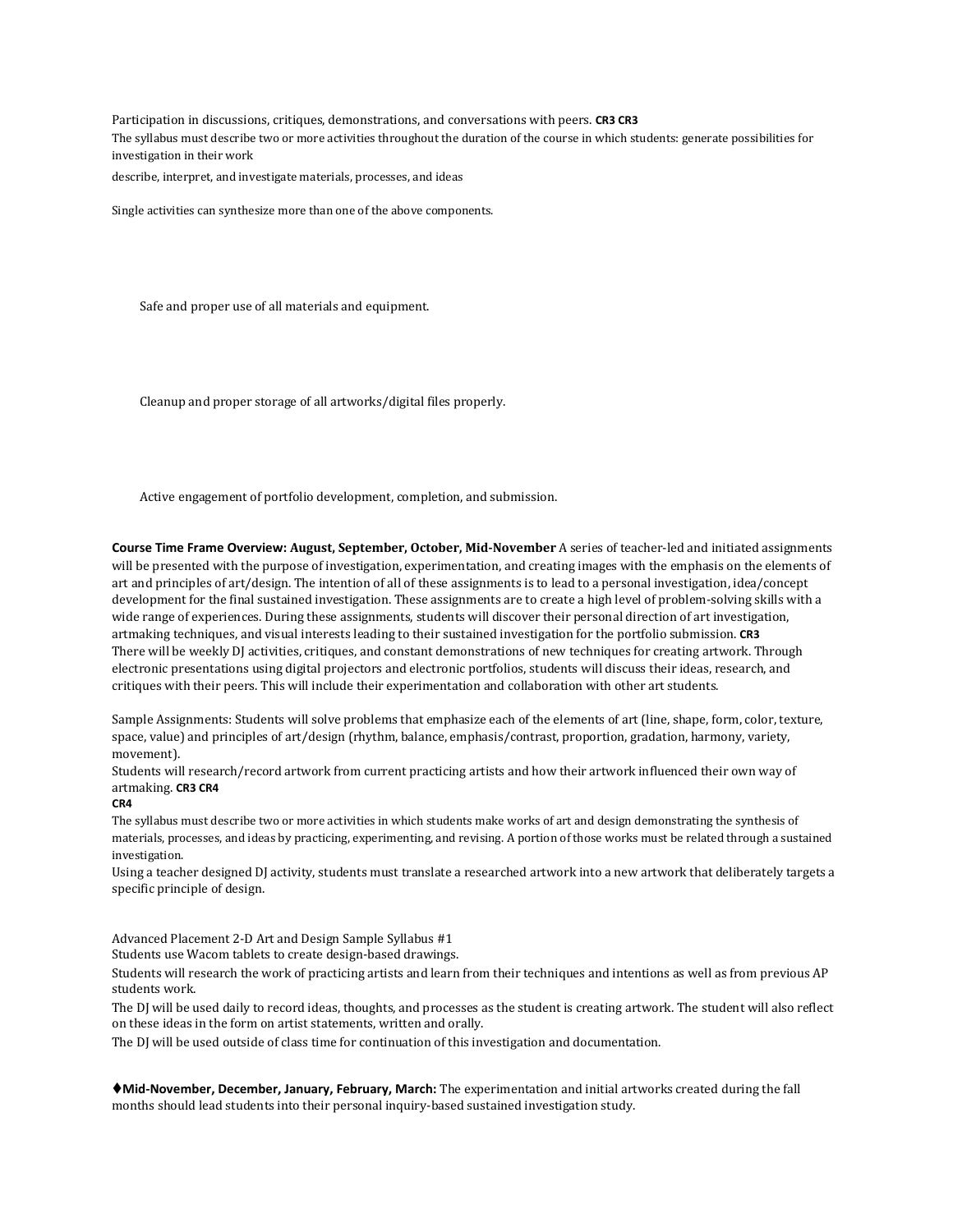During this time, students will develop and refine their sustained investigation part of the portfolio. Students will weekly/biweekly continue the process of formal and informal critiques through classroom discussions and teacher and peer reviews. Students will document this process in their DJ books by recording in any manner they choose (photo documentation, notes, sketches, copies glued in book, etc.). This investigation must be a personal exploration by the student and include the guidance, suggestions, etc. from peers and the instructor. **CR4** Specific Time Frame: Mid-November, begin the research/investigative process of the sustained investigation. Each week, students are to have their progress presented via classroom discussions/critiques/written form. Peers and instructor will offer suggestions, ask questions, and inquire about the thought process in regard to the process, materials, and the degree of successful achievement. **CR5** 

By Winter Break, a sustained investigative process should be begun in a specific direction of artmaking. This process can change as the investigation continues, but it must be documented and explained.

January, February, March, continuous work in the sustained investigation with ideas documented as it progresses. This documentation will take place in the DJ and be checked on a weekly basis. By the end of March, students should have 90% of their sustained investigation developed.

During Spring semester, the Art Department will host Open Studio nights one night each week. While not all students can attend each session, they will be expected to take advantage of the extra time in the studio on these evenings. There won't be demonstrations or formal critiques, but individual studio time and guidance will be provided if necessary.

- Sample Assignments Development and finalizing a personal investigation of artworks
- Written artist statements explaining/defending their investigation
- Daily discussions of artmaking with instructor and peers **CR3**

Achievement of quality in final artworks Visual problem solving

Creating body of work that has deliberate visual thinking

Advanced Placement 2-D Art and Design Sample Syllabus #1

- Making successful choices in elements of art and principles of art/design, media, and production of created works **CR3 CR4** 
	- Design Journals (DJs) All thinking evidence is recorded here in art student's choice of style.
	- Thinking evidence must show progress of research and investigation.
	- Students must include written art statements using proper art vocabulary to communicate ideas.
	- •
	- •

• • **April, May Portfolio Deadline:** Students will finalize, complete uploading, and choose their five Selected Works, basing their selections on concept, composition, and execution of their artworks, for the final portfolio submission. **CR5** This timeframe is devoted to successfully completing the entire process of the AP 2-D Art and Design portfolio. Each student will receive individual mentoring concerning their specific needs. This time period of the portfolio is extremely individualized per student. Each student will be at a different stage in their investigation. The instructor will meet with each student to assess and determine their needs prior to the completion of the portfolio.

• As soon as the Digital Submission is available online, students will upload, resort, refine, and explain their sustained investigation until the final deadline is met.

• • **Art and Design Literary Resources: CR1** Khan Academy® for art history research, using the AP Art History required 250 artworks.

- Field Trips: Local art opportunities, these will vary from year to year.
- Websites (*this list can be added to/edited at any time as more resources occur*): **https://myAP.CollegeBoard.org**
- **http://www.uflib.ufl.edu/spec/ARTBOUND%20Websites/ARTBOUND%20 2010.html**
- **https://thebluereview.net/artist-sketchbooks-that-will-change-your-life-or-at-least-inspire- you-to-startdrawing-6ae04103838c**
- **https://www.artistsnetwork.com/art-mediums/drawing/sketchbook-drawings-and-sketching- techniques/**

• • Hard copy books: *Foundations of Graphic Design*, 1st Edition, Kevin Gatta, Gusty Lange, Marilyn Lyons, 1991, Davis Publications

- *Digital Art Studio*, 1st Edition, Schminke, Krause, Lhotka, 2004, Watson Guptill Publications.
- *Careers in Art*, Brommer, Gatto, 2nd Edition, 1999, Davis Publications